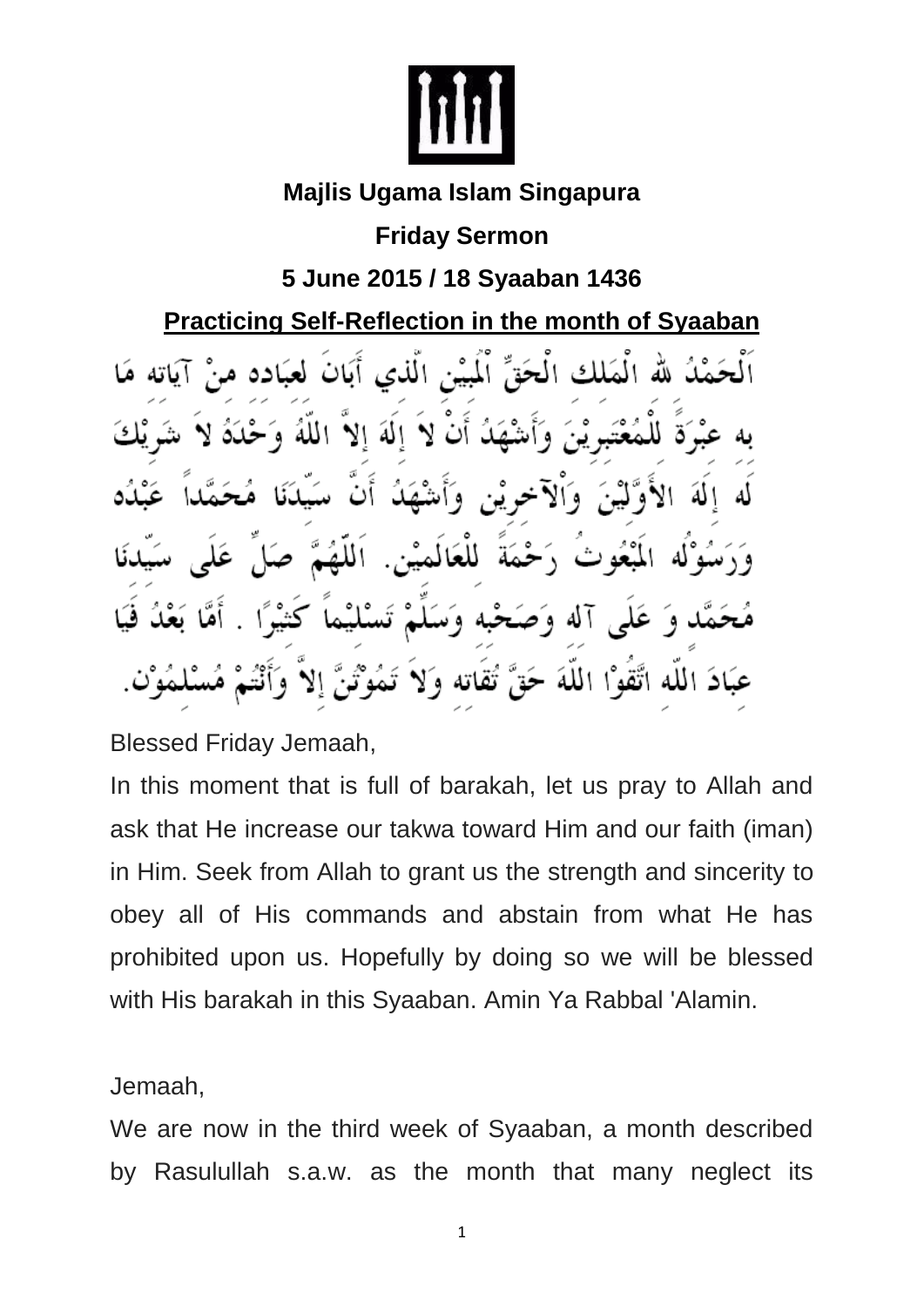significance. In a hadith reported by Imam An-Nasa'I Rasulullah s.a.w. said: *"Syaaban is the month where many are neglectful towards it, and that is the month between Rejab and Ramadan. It is the month where all of a servant's deeds are brought to the Lord of the Universe. That is why I like to fast when my deeds are raised."*

This hadith reminds us that Syaaban is the month for us to increase our preparations spiritually, physically and emotionally to greet the month of Ramadan. Jemaah, Ramadan is the month where Allah showers His limitless rewards, blessings (rahmah) and goodness. Hence it is even more important that we prepare ourselves in order to be worthy of these blessings. Our souls are like vessels that need to be cleansed and purified from sins to enable our souls to receive the showers of rahmah from Allah. How can we expect to attain Allah's pleasure if we are still coloured by sins, our hearts filled with hatred, arrogance and other diseases of the heart. How can we expect to be among those freed from the hellfire during Ramadan if we still carry out acts that can cause us to trip and fall at the door of Paradise?

Hence, as a reminder to myself and to all of us here, let us return to the path of Allah. Let us begin these last few days of Syaaban by improving our hearts and not to allow our desires to get the better of us. This is in line with what Allah says in surah Yusuf verse 53: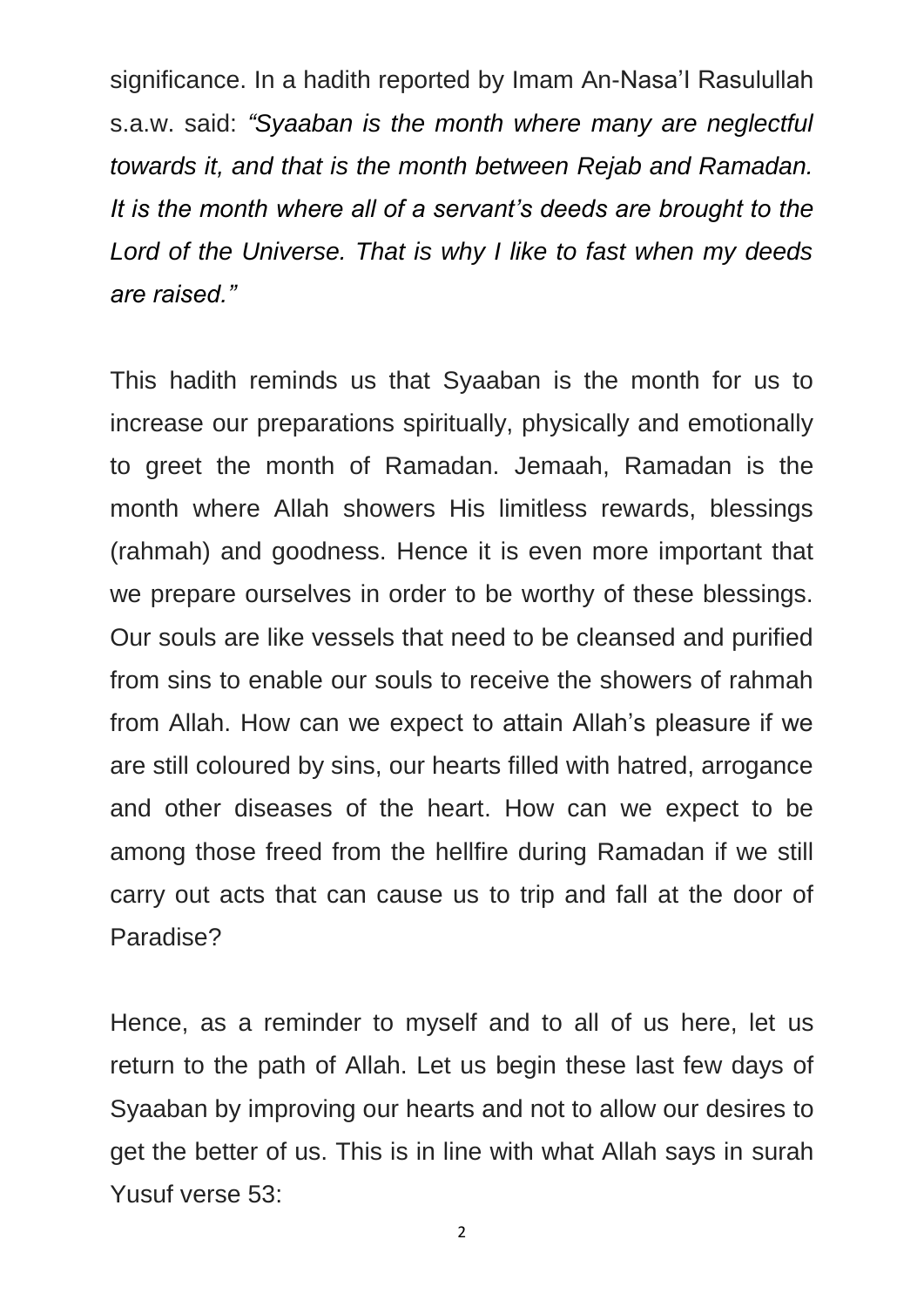\* وَمَآ أُبَرِّئُ نَفۡسِيٓ ۚ إِنَّ ٱلنَّفۡسَ لَأُمَّارَةٌ بِٱلسُّوٓءِ إِلَّا مَا رَحِمَرَ رَبِّيَ إِنَّ رَبِّي غَفُورٌ رَّحِيمٌ (١٤)

Which means: *"And I do not acquit myself. Indeed, the soul is a persistent enjoiner of evil, except those upon which my Lord has mercy. Indeed, my Lord is Forgiving and Merciful."*

Jemaah, controlling our desires is an ongoing process. Humankind never neglect this and allow their desires to get the better of them. To ensure that our desires are controlled, we should always be in constant remembrance of Allah through zikr. When our desires or nafs whispers and encouraged us to do sin, that is the important moment where we should quickly remember Allah. At the same time, always ask from Allah that we are protected from self-destruction. The Prophet s.a.w. taught this doa:

يَا حَيٌّ يَا قَيُّومٌ بِرَحْمَتِكَ أَسْتَغِيثُ ، أَصْلِحْ لِي شَأْنِي كُلَّهُ ، وَلَا تَكِلْنِي إِلَى نَفْسِي طَرْفَةَ عَيْن

Which means: *"Oh Allah the Living, The Sustainer, in Your mercy I seek relief, improve my affairs and do not leave me on my own even for the blink of an eye."* [Hadith Reported by An-Nasa'i and Al-Baihaqi]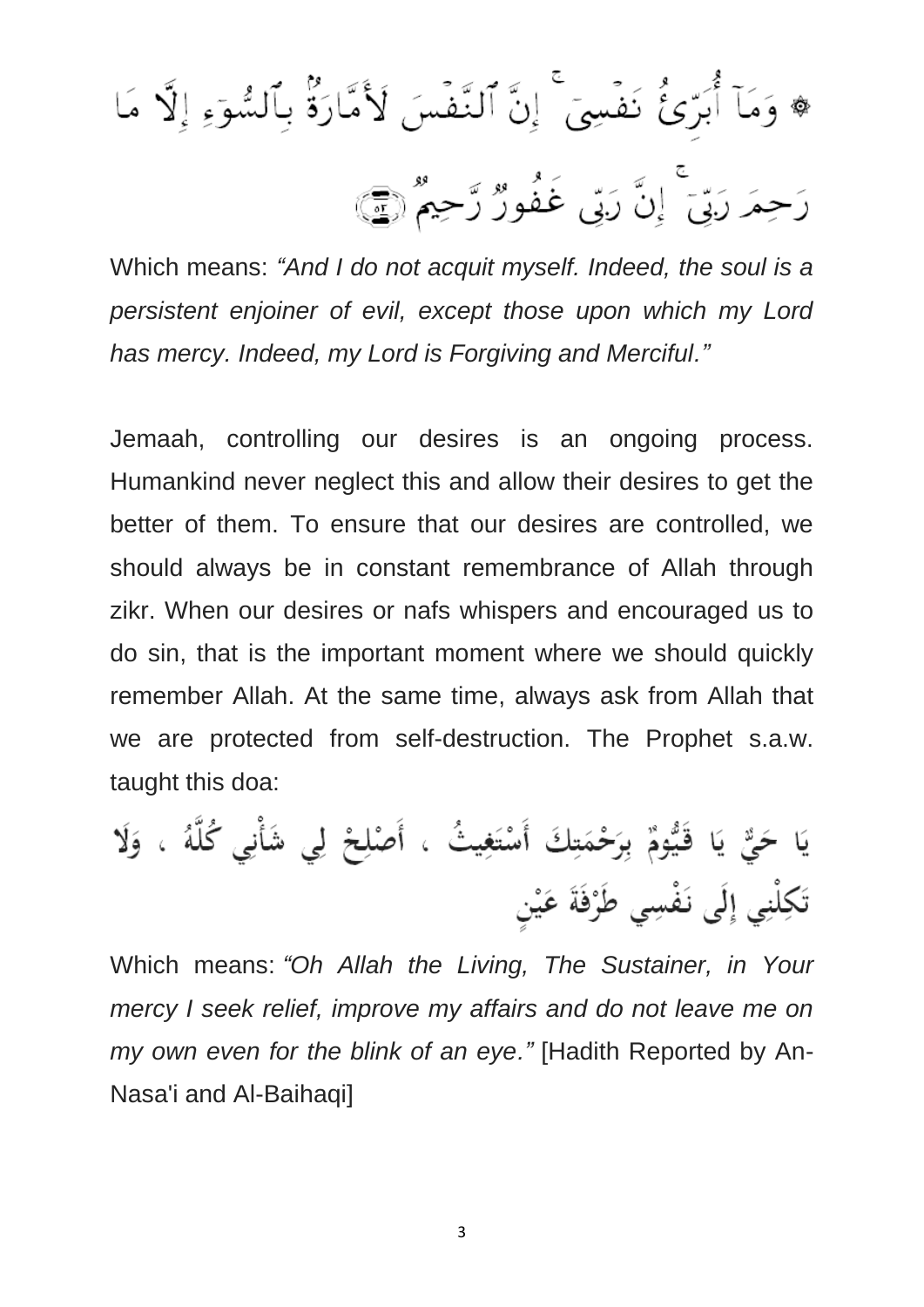Friday Jemaah, in preparing our souls for Ramadan, ensure that we keep ourselves busy with good deeds and do not let the time pass by quietly without performing any good deeds. This is because when our souls are left empty without any deeds, syaitan will whisper devious schemes into us. If for some reason we faced difficulties to leave our homes, then we can still do good deeds by performing a good act at home. By helping out our mother, or assisting our wife with housework. Fathers can also take the time to review the recitation of Quran together with their children, or use the time available to share with them stories of the Prophets and Messengers. In addition to attend the various religious classes held at the mosques to increase our knowledge and deepen our understanding of fasting and other acts of worship this Ramadan. These are all acts of worship and if we make it a habit to increase our deeds as we prepare to usher in Ramadan, then insyaAllah when Ramadan arrives we will have the physical and spiritual stamina to increase our acts of worship.

In addition to what I have mentioned, part of our Ramadan preparation is to have an increase awareness of an enemy that cannot be seen. The enemy that I am referring to is syaitan and iblis. Often we preoccupied ourselves by looking out for enemies that are seen, and we discuss conspiracy theories on the enemies of Islam. However, often we forget how scheming and devious syaitan is. Syaitan works hard to take advantage of our weakness and our desires, to make us forget about Allah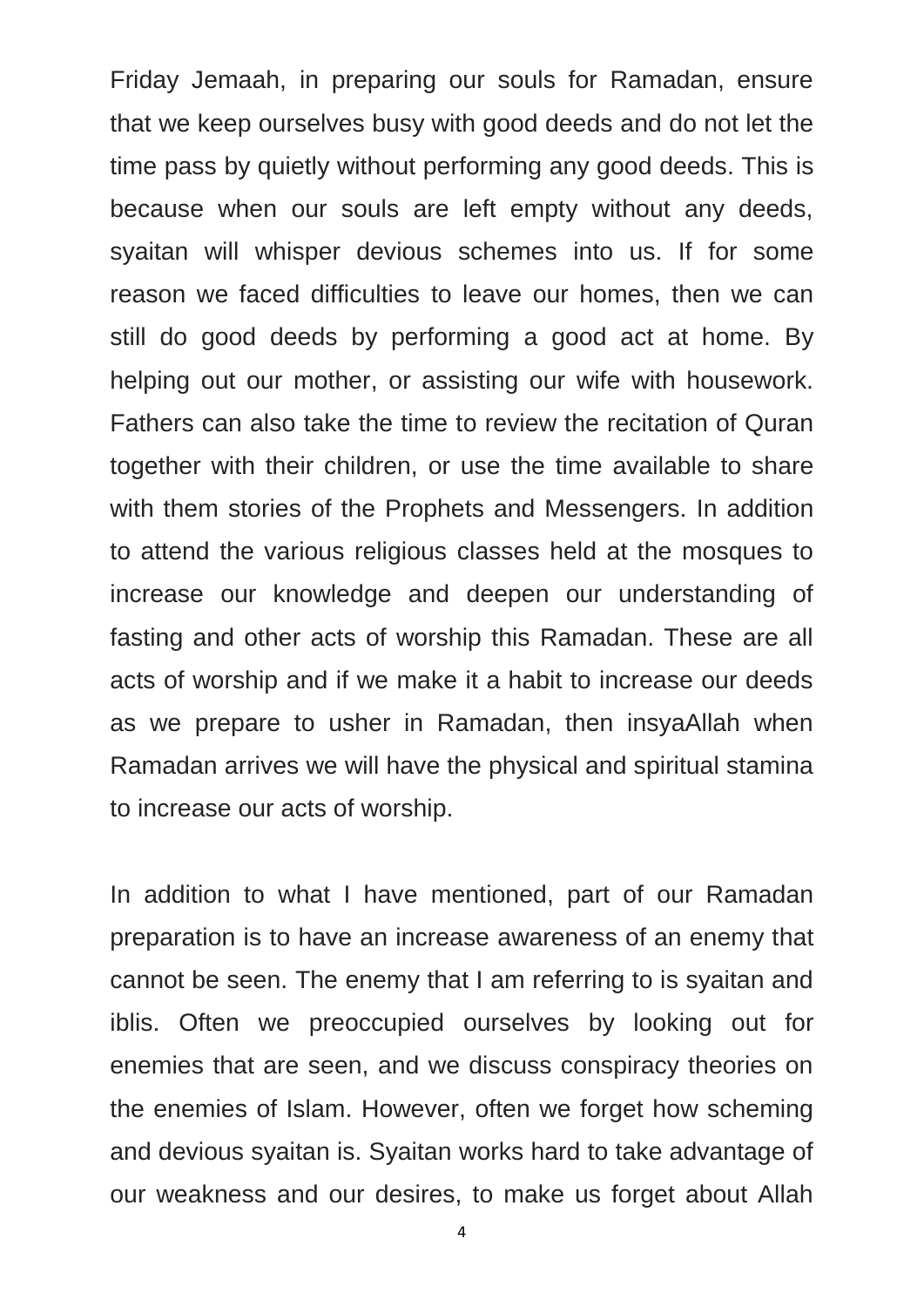and in the end, we do not gain the blessings of Allah. Especially when we are giving out utmost effort to prepare for Ramadan, syaitan will also increase his efforts to ensure that we do not do any good deeds, or our good deeds become useless. Remember jemaah, if syaitan cannot prevent us from carrying out acts of worship, he can still deceive us through acts of worship. How can this happen? Syaitan will whisper feelings of arrogance and the desire to show off to others the acts of worship that we undertake. Be careful of being controlled by feelings of arrogance. This feeling that we are more religious than others. Especially today where it is easy for one to "display" the acts of kindness that they carry out via social media. Remember the advise of Rasulullah s.a.w. that was reported by Imam Muslim: *"One will not enter paradise if he has an atom's weight of arrogance in his heart."*

Hence, for us to face Ramadan, we must train ourselves to be sincere. Whether it is in front of others or in private, we must continue to be diligent in our acts of worship and more diligent in protecting ourselves from syaitan's devious acts and our desires. Remind ourselves of Allah constantly, and that every act of worship is for Allah. Rasulullah s.a.w. once said *"Whoever recites*:

لاَ إِلَهَ إِلاَّ اللهُ وَحْدَهُ لاَ شَرِيكَ لَهُ ، لَهُ المُلْكُ وَلَهُ الحَمْدُ ؛ وَهُوَ عَلَى كُلِّ شَيْءٍ قَدِيرٌ